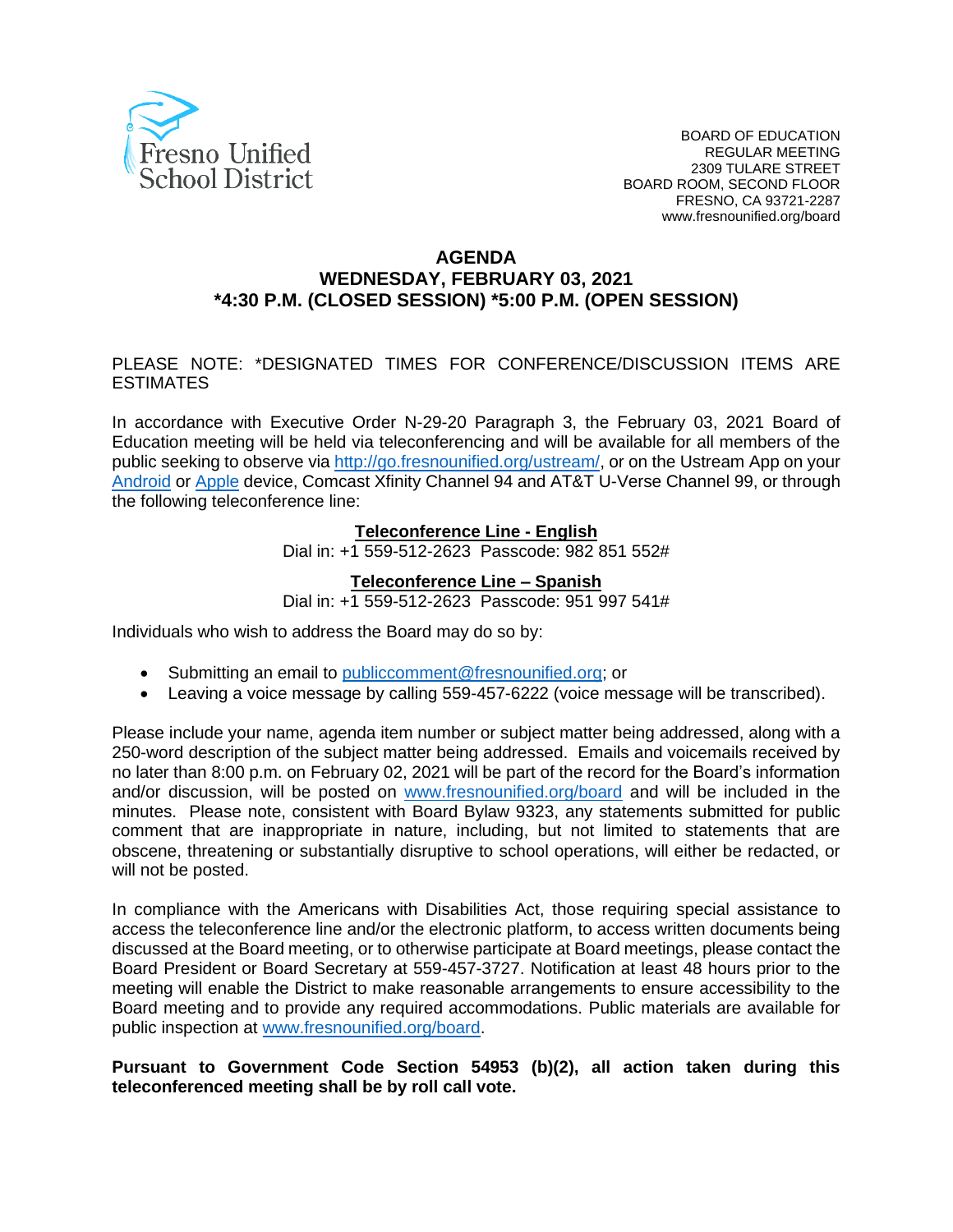**\*4:30 P.M**. **CALL** Meeting to Order **OPPORTUNITY** for Public Comment on Closed Session Agenda Items **RECESS** to Cabinet Room for Closed Session to discuss the following:

- 1. Student Expulsions Pursuant to Education Code Section 35146.
- 2. Conference with Labor Negotiator (Government Code Section 54957.6); FUSD Negotiator(s): Paul Idsvoog; Employee Organizations(s): FTA, CSEA, Chapter 125, CSEA, Chapter 143, SEIU, Local 521, FASTA/SEIU, Local 521/CTW, CLC, Fresno Unified Building & Construction Trades/FTA; International Association of Machinists and Aerospace Workers (IAMAW), Unrepresented Employees: All Management, Confidential, and Supervisory Employees.
- 3. Public Employee Discipline/Dismissal/Release/Reassignment/Resignation.
- 4. Public Employment/Appointment (Government Code Section 54957).
- 5. Conference with Legal Counsel Anticipated/Pending/Threatened Litigation (Government Code Section 54956.9(d)(2)).
	- a. Potential Case: One (1)

**\*5:00 P.M., RECONVENE** and report action taken during Closed Session, if any.

#### **HEAR Reports from Student Board Representatives**

An opportunity is provided to hear comments/reports from Student Board Representatives from Duncan Polytechnical High School. Contact person: Kim Mecum, 457-3731.

#### **HEAR Report from Superintendent**

## **BOARD/SUPERINTENDENT COMMUNICATION**

#### **OPPORTUNITY for Public Comment on Consent Agenda Items**

**ALL CONSENT AGENDA** items are considered routine by the Board of Education and will be enacted by one motion. There will be no separate discussion of items unless a Board member so requests, in which event, the item(s) will be considered following approval of the Consent Agenda.

# **A. CONSENT AGENDA**

#### **A-1, APPROVE Personnel List**

Included in the Board binders is the Personnel List, Appendix A, as submitted. The Superintendent recommends approval. Fiscal impact: There is no fiscal impact to the district at this time. Contact person: Paul Idsvoog, telephone 457-3548.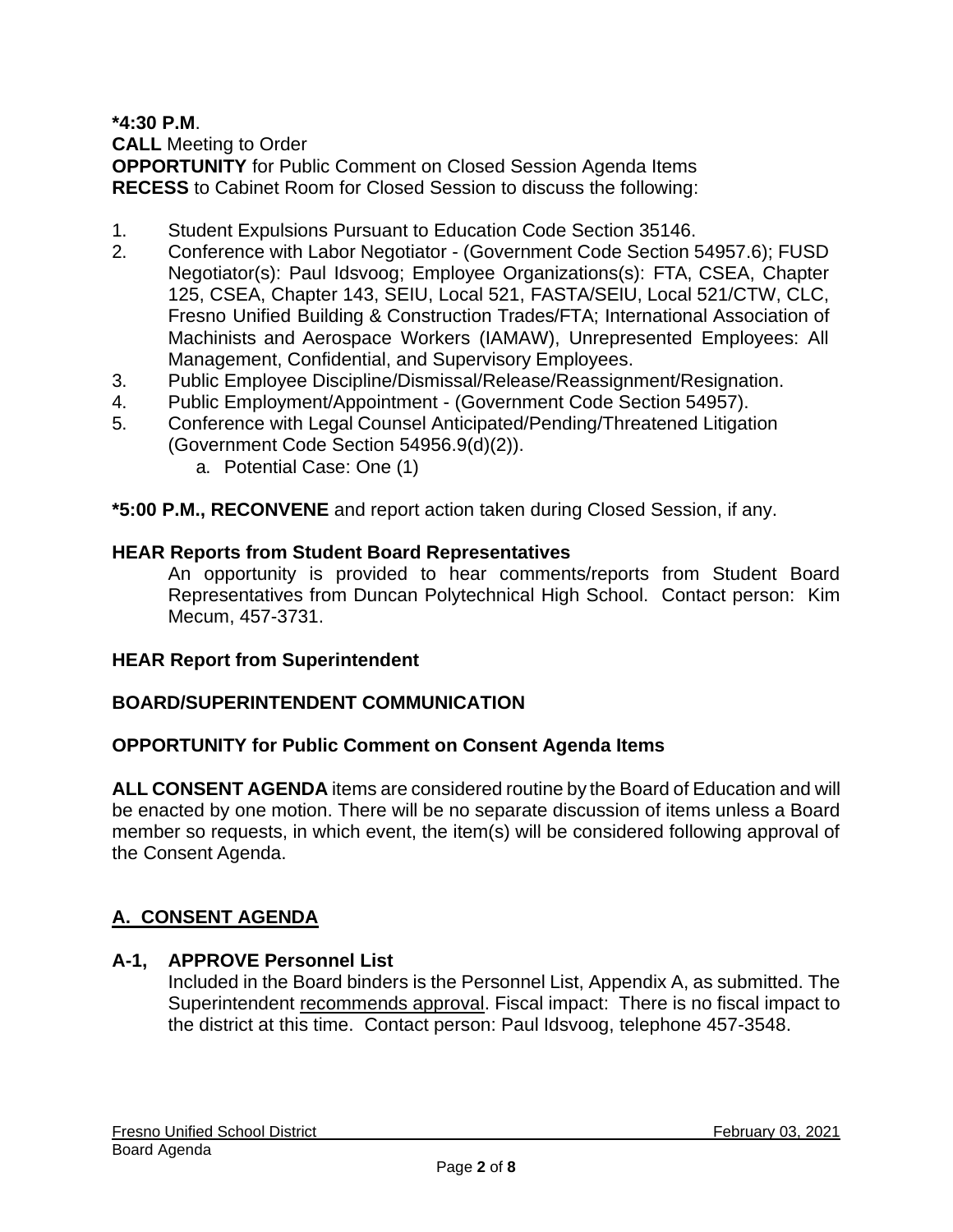#### **A-2, APPROVE Minutes from Prior Meeting**

Included in the Board binders are the draft minutes from the January 13, 2021 Regular Board Meeting. The Superintendent recommends approval. Fiscal impact: There is no fiscal impact to the district at this time. Contact person: Superintendent, Dr. Robert G. Nelson, telephone 457-3884.

#### **A-3, APPROVE the 2020/21 Classified Hourly, Classified Food Services Hourly and Management 261 Duty Days Revised Salary Schedules**

Included with this agenda item for the Board's consideration and approval are the 2020/21 Classified Hourly, Classified Food Services Hourly and Management 261 Duty Days Revised Salary Schedules. The Superintendent recommends approval. Fiscal impact: Sufficient funds are available in the district budget. Contact person: Paul Idsvoog, telephone 457-3548.

#### **A-4, APPROVE Grant Application to the California Department of Education for the 2021/22 Workforce Innovation and Opportunity Act**

For the Board's consideration and approval is a grant application to the California Department of Education for the 2021/22 Workforce Innovation and Opportunity Act. Fresno Adult School applies and is granted funding through the Workforce Innovation and Opportunity Act; Title II Grant each year. This grant provides supplemental funding to support the growth of the local workforce by supporting educational programs that build Adult Basic Education skills and knowledge, provides opportunities for secondary educational programs leading to High School Diploma/High School Equivalency, and provides instructional programs that build second language learner skills in English and Civics education. The Superintendent recommends approval. Fiscal impact: The 2021/22 estimated grant funding is approximately \$900,000. Contact person: Kim Mecum, telephone 457-3731.

#### **A-5, APPROVE Independent Contractor Services Agreement for Dr. Olivia Lynch-Phase 2**

Included in the Board binders is an agreement with Dr. Olivia Lynch to provide a curriculum review of K-12 Social Science and English Language Arts. This will include the recommendation of supplemental resources and training for staff. This work will reflect an up-to-date and scholarly inclusion of the cultures and ethnicities of our world, our nation, and Fresno Unified School District. The Superintendent recommends approval. Fiscal impact: Sufficient funds of \$52,000 are available in the Curriculum and Instruction budget. Contact person: Kim Mecum, telephone 457-3731.

# **A-6, APPROVE Award of Bid 21-15, Bullard High School Fencing Improvements**

Included in the Board binders is information on Bid 21-15, for new steel picket and chain-link fencing and gates at Bullard High School to improve safety and security for students, staff and visitors. The project will replace the existing 4' high fence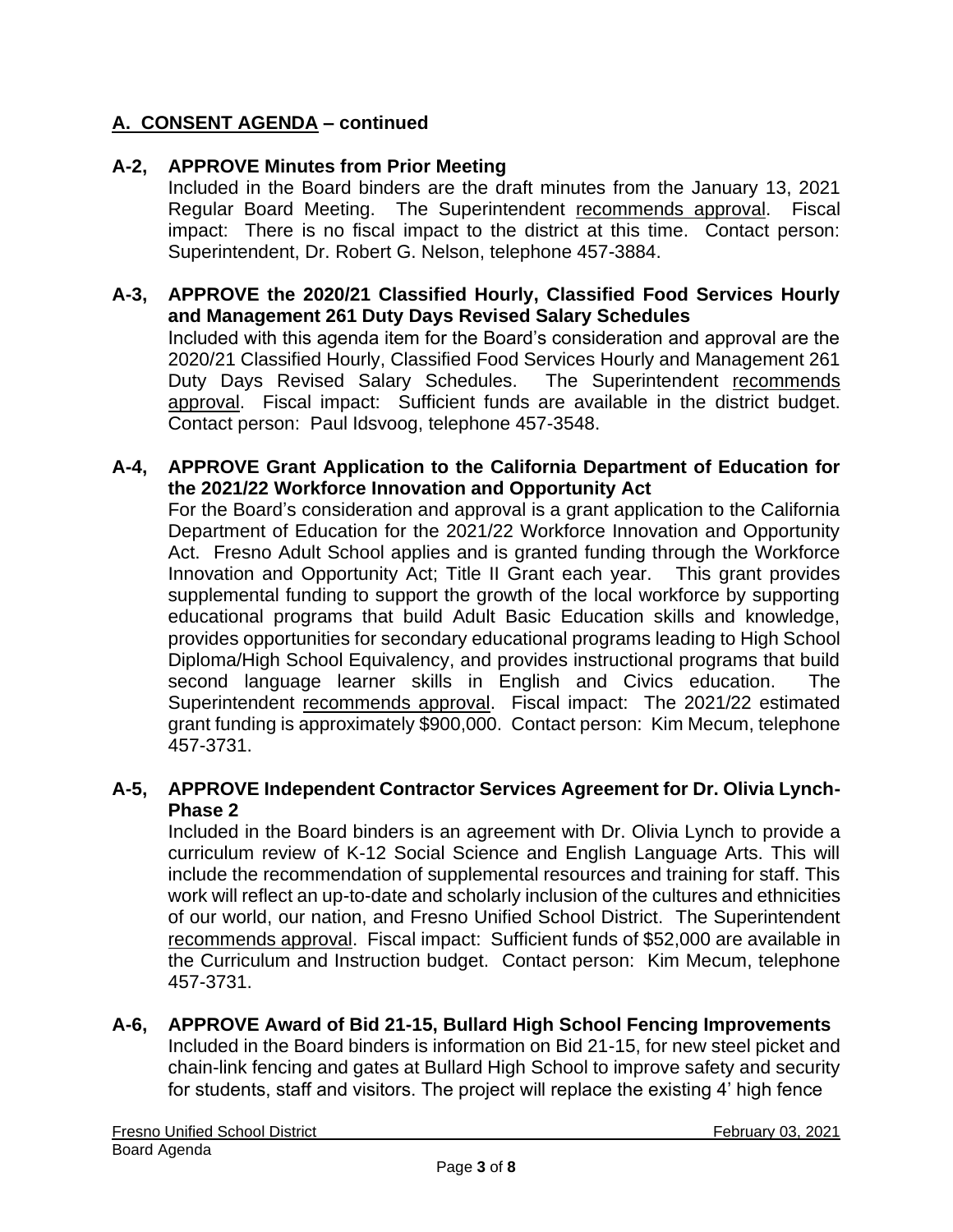along Barstow, Browning and Palm Avenues with standard height fencing and add fencing at the campus interior. The fencing design creates a single point-of-entry at the main office and includes automatic exit gates for the north and south parking lots. Staff recommends award to the lowest responsive, responsible bidder: Fortune-Ratliff General Contractors, Inc. (Fresno, California) \$1,206,494. The Superintendent recommends approval. Fiscal impact: Sufficient funds in the amount of \$1,206,494 are available in the Measure X Fund. Contact person: Karin Temple, telephone 457-3134.

## **A-7, APPROVE Award of Bid 21-24, Columbia Elementary School Classroom Building Addition**

Included in the Board binders is information on Bid 21-24, for construction of a new classroom building at Columbia Elementary School. The project will replace portable classrooms, add staff parking, and provide access and safety improvements. The new single-story building contains twelve classrooms, interior and exterior student restrooms, and a staff workroom with restroom. The project also includes a relocated and improved play structure, 41 additional parking stalls, and accessibility improvements. Staff recommends award of base bid and Add Alternates 1A and 1B to the lowest responsive, responsible bidder: Davis Moreno Construction, Inc. (Fresno, California) \$7,661,507. The Superintendent recommends approval. Fiscal impact: Sufficient funds in the amount of \$7,661,507 will be available in the Measure M Fund. Contact person: Karin Temple, telephone 457-3134.

#### **A-8, APPROVE Award of Bid 21-25, Hoover High School Career Technical Education Building and Construction Trades, Classroom Shop Improvements**

Included in the Board binders is information on Bid 21-25, for construction of Career Technical Education (CTE) classroom improvements at Hoover High School to include a new woodshop, computer-aided-design lab, collaboration space for industry mentoring and project advising, and tool storage. These facilities will be used in conjunction with the recently completed outdoor work area and shade structure by students in the CTE Building and Construction Trades pathway. Staff recommends award of base bid and Add Alternate 1A to the lowest responsive, responsible bidder: BVI Construction, Inc. (Fresno, California) \$1,327,200. The Superintendent recommends approval. Fiscal impact: Sufficient funds in the amount of \$478,758 are available in the Measure X Fund, and the district received \$848,442 in State CTE grants for this project. Contact person: Karin Temple, telephone 457-3134.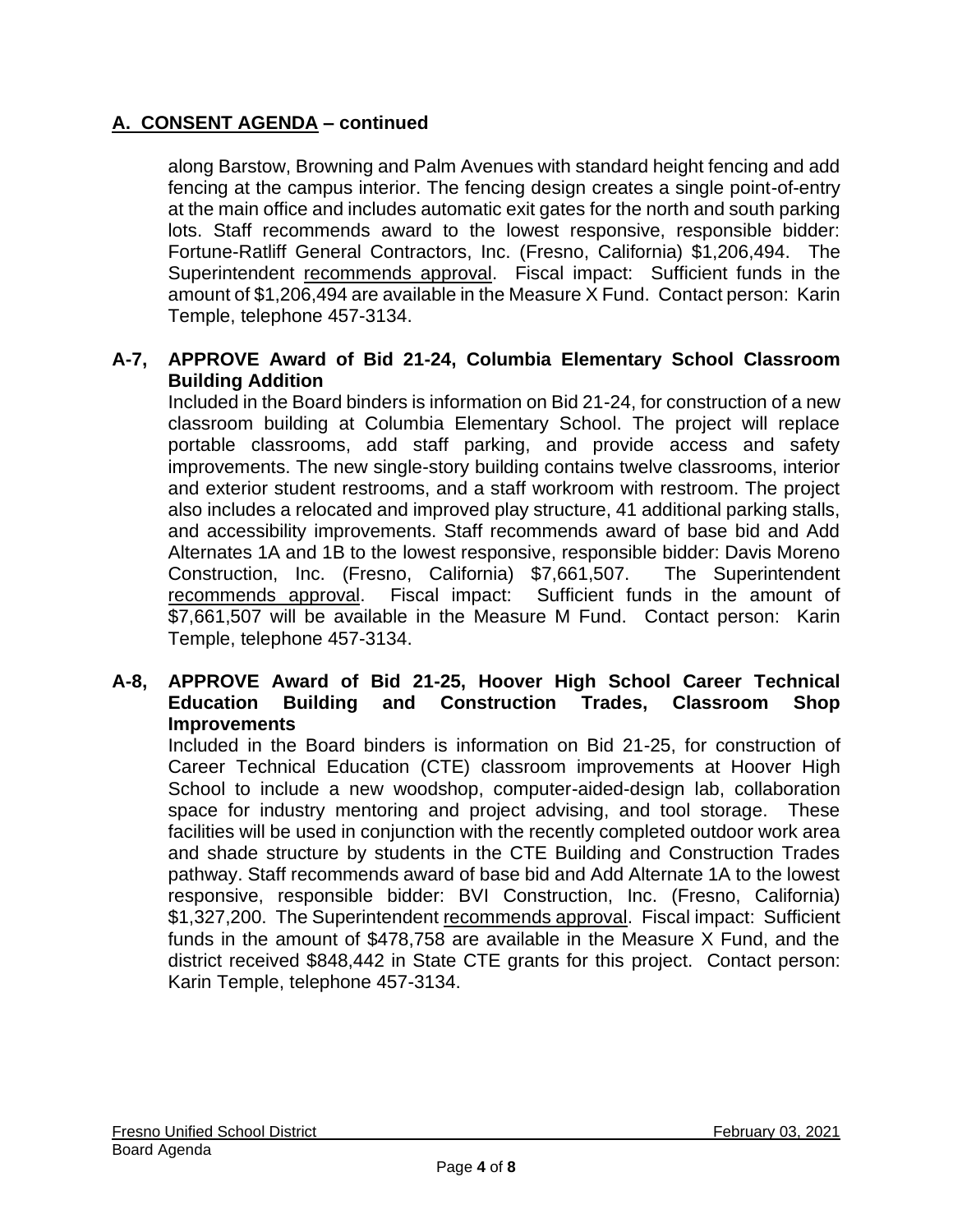#### **A-9, APPROVE Award of Request for Proposals 21-21, Inspection Service, Repairs and Parts for Vehicles, Food Service Equipment and Warehouse Equipment**

Included in the Board binders is information on Request for Proposals (RFP) 21- 21, to provide specialized inspection, maintenance and repair services in support of vehicles/equipment utilized for maintenance, and preparation and delivery of student meals. Staff recommends award by section to the best value, responsible bidders:

- Sections 1 and 2: Thermo King Fresno, Inc. (Fresno) \$190,000 est. annual amount
- Section 3: Cromer Material Handling (Fresno) \$100,000 est. annual amount
- Section 4: Hobart Service (Fresno) \$40,000 est. annual amount
- Section 5, Group 1: Golden State Peterbilt (Fresno) \$50,000 est. annual amount
- Section 5, Group 2: Kroeger Equipment & Supply (Fresno) \$100,000 est. annual amount

The Superintendent recommends approval. Fiscal impact: Sufficient funds in the amount of \$480,000 are available in the General Fund and Cafeteria Fund for equipment, parts, repairs and service as needed. Contact person: Karin Temple, telephone 457-3134.

## **A-10, RATIFY Change Orders for the Projects Listed Below**

Included in the Board binders is information on Change Orders for the following projects:

- Bid 20-19, Fresno High School Career Technical Education (CTE) Building **Construction** Change Order 3 presented for ratification: \$38,804
- Bid 20-34 Section A, Gibson, Holland, Manchester Elementary Schools Multipurpose Building HVAC Upgrades Change Order 2 (Manchester and Gibson) presented for ratification: \$39,073
- Bid 20-36 Section A, Hoover High School Shade Structure and Site **Improvements** Change Order 2 presented for ratification: \$0
- Bid 20-48, Computech Middle School Parking Lot Improvements and Modular Classroom Infrastructure Change Orders 4 (Parking Lot) and 3 (Modular Infrastructure) presented for ratification: \$25,033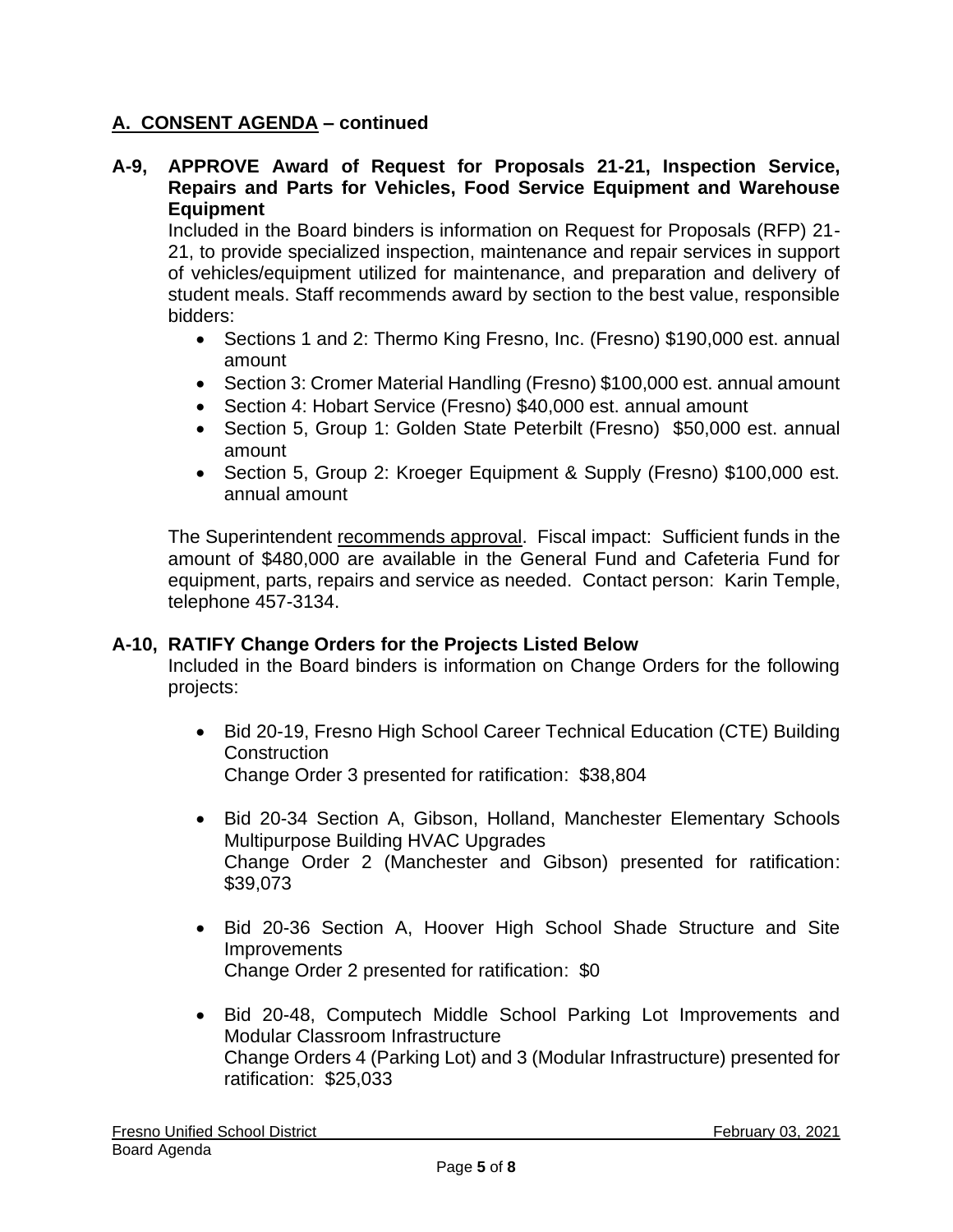- Bid 20-55, Modular Classroom Infrastructure for Centennial, Eaton and Pyle Elementary Schools Change Order 1(Centennial, Eaton and Pyle) presented for ratification: \$50,602
- Bid 21-04, McLane High School Career Technical Education (CTE) Classroom Improvements Change Order 1 presented for ratification: \$26,030

The Superintendent recommends ratification. Fiscal impact: Sufficient funds in the amount of \$126,000 are available in the Measure X fund for Bids 20-19, 20- 34, 20-48 (Parking Lot Improvements), and 21-04. \$53,540 is available in the School Facilities Fund for Bids 20-48 (Modular Classroom Infrastructure) and 20- 55. Contact person: Karin Temple, telephone 457-3134.

## **A-11, RATIFY the Filing of Notices of Completion**

Included in the Board binders are Notices of Completion for the following projects, which have been completed according to plans and specifications:

- Bid 20-34 Section B, Powers-Ginsburg Elementary School and Baird Middle School, Multipurpose Building HVAC Upgrades
- Bid 20-50, Hoover High School Interim Modular Classroom Infrastructure

The Superintendent recommends ratification. Fiscal impact: Retention funds are released in accordance with contract terms and California statutes. Contact person: Karin Temple, telephone 457-3134.

## **A-12, RATIFY Purchase Orders from November 01, 2020 through November 30, 2020**

Included in the Board binders is information on purchase orders issued from November 01, 2020 through November 30, 2020. For the reported dates, no purchase orders are identified that may present a potential conflict of interest for an individual Board member. Please be advised that pursuant to Board Bylaw 9270, each individual Board member has a continuing duty to disclose and abstain from voting on any item where the potential for a conflict of interest exists. The Superintendent recommends ratification. Fiscal impact: Funding is noted on the attached pages. Contact person: Karin Temple, telephone 457-3134.

## **END OF CONSENT AGENDA (ROLL CALL VOTE)**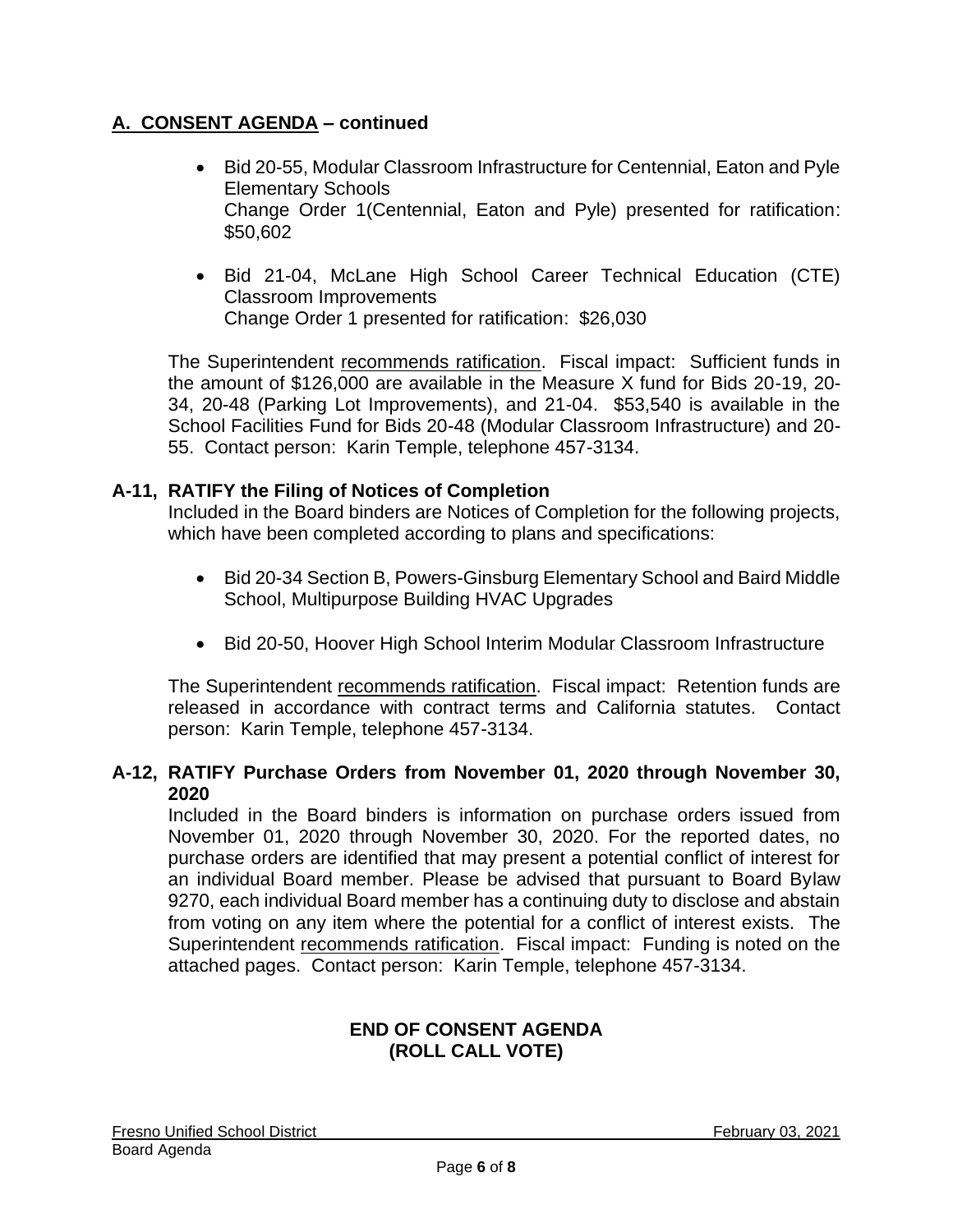# **UNSCHEDULED ORAL COMMUNICATIONS**

In accordance with Executive Order N-29-20 Paragraph 3, the February 03, 2021 Board of Education meeting will be held via teleconferencing. Individuals who wish to address the Board may do so by:

- Submitting an email to [publiccomment@fresnounified.org;](mailto:publiccomment@fresnounified.org) or
- Leaving a voice message by calling 559-457-6222 (voice message will be transcribed).

Please include your name, agenda item number or subject matter being addressed, along with a 250-word description of the subject matter being addressed. Emails and voicemails received by no later than 8:00 p.m. on February 02, 2021 will be part of the record for the Board's information and/or discussion, will be posted on [www.fresnounified.org/board](http://www.fresnounified.org/board) and will be included in the minutes. Please note that consistent with Board Bylaw 9323, any statements submitted for public comment that are inappropriate in nature, including, but not limited to statements that are obscene, threatening or substantially disruptive to school operations, will either be redacted, or will not be posted.

Members of the public with questions on school district issues may submit them in writing. The Board will automatically refer to the Superintendent any formal requests that are brought before them at this time. The appropriate staff member will furnish answers to questions.

# **B. CONFERENCE/DISCUSSION AGENDA**

# **\*6:00 P.M.**

#### **B-13, DISCUSS and DECIDE in the Matter of the Golden Charter Academy Charter Petition**

Golden Charter Academy, a California non-profit public benefit corporation, has delivered a petition to the district to operate a new charter, Golden Charter Academy, seeking authorization to operate July 01, 2021 through June 30, 2026. The charter proposes to open Fall 2021 with 198 students in grades transitional kindergarten through third. The petition was received by the Charter Office on October 23, 2020 and a Public Hearing was held at the December 09, 2020 Board meeting. The Superintendent will recommend a decision the night of the Board meeting. Fiscal impact: The estimated fiscal impact to Fresno Unified School District for 2021/22 is \$1,182,389. Contact person: Kim Mecum, telephone 457- 3731.